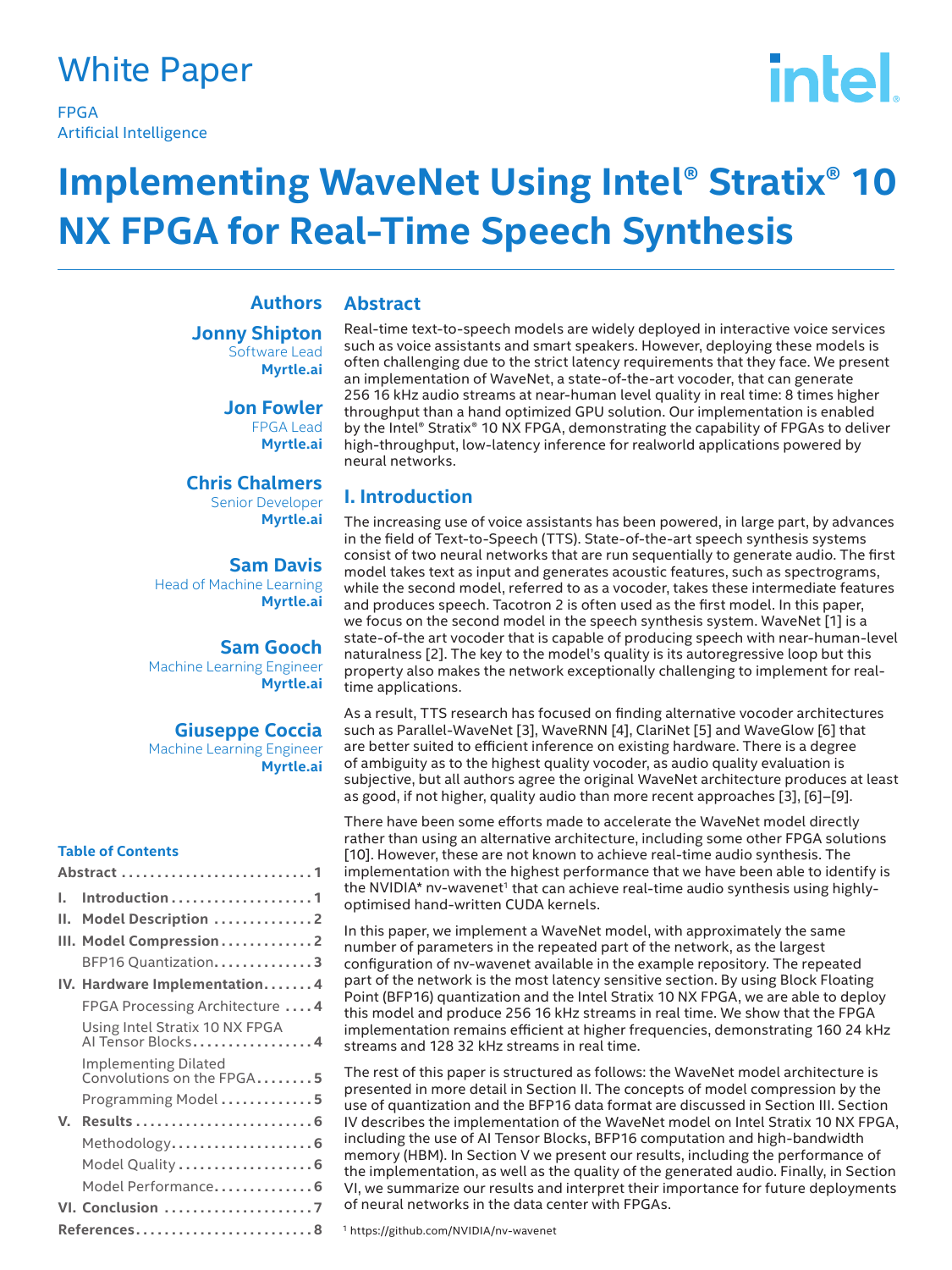**White Paper | Implementing WaveNet Using Intel Stratix 10 NX FPGA for Real-Time Speech Synthesis**

|                               |                 | # PARAMETERS |              | <b>GOP/SECOND AUDIO</b> |       |
|-------------------------------|-----------------|--------------|--------------|-------------------------|-------|
| <b>LAYER</b>                  | <b>TYPE</b>     | Per-layer    | <b>Total</b> | <b>Per-layer</b>        | Total |
| <b>Pre-processing Layers</b>  |                 |              |              |                         |       |
| Embedding                     | Embedding       |              | 30,720       |                         |       |
| Feature Upsample              | ConvTranspose1d |              | 5,120,080    |                         | 0.82  |
| <b>Repeated Layers</b>        |                 |              |              |                         |       |
| Dilation                      | Dilated Conv1d  | 57,840       | 925,440      | 1.84                    | 29.49 |
| Conditional                   | Conv1d          | 19,440       | 311,040      | 0.61                    | 9.83  |
| Residual                      | Conv1d          | 14,520       | 217,800      | 0.46                    | 6.91  |
| Skip                          | Conv1d          | 29,040       | 464,640      | 0.92                    | 14.75 |
| <b>Post-processing Layers</b> |                 |              |              |                         |       |
| Out                           | Conv1d          | 61,440       |              | 1.96                    |       |
| End                           | Conv1d          | 65,536       |              | 2.09                    |       |
| Total                         |                 |              | 7,196,696    |                         | 65.85 |

**Table 1.** A Breakdown of the Model's Parameters and Giga-Operations Required per Second of Synthesized Audio Output.

#### **II. Model Description**

The task of audio generation is that of producing a sequence of values [*x1,...,xn*]. Just like in a regular audio file, each value *xi* is an integer representing a discrete sample from a waveform. There are two critical parameters of any audio stream: the sample rate, which is the number of these samples that make up a single second of audio, measured in Hertz; and the bit depth, which is the range of discrete values that each *xi* can take. Increasing these parameters improves the quality of the audio stream but requires the production of more samples per second or an increase in the number of computations required for each sample. In this paper, we use a sample rate of 16 kHz and a bit depth of 16, giving each sample a range of 65,536 possible values, as we find these to achieve both near-human-level quality and high performance.

WaveNet is a convolutional neural network that models the conditional probability of producing a sample given all previous samples: *p*(*xt|x1,..., xi-1*). The input to the first layer of the model at a given step is an embedding of the model output from the previous time step. The core of the network consists of a series of repeated layers that each contain four convolutions; see Figure 1. The first convolution in each repeated layer is a dilated convolution where the input is the concatenation of the output of the previous layer at the current step, *t*, and a past step. The past step for the *kth* repeated layer depends on the dilation cycle parameter *D* and is set to step  $t - 2^{k \mod D}$ .

Each repeated layer also produces a skip output. The skip outputs are summed and used to produce the final model output after post-processing with two more convolutional layers. In addition to the outputs from the previous layer, each repeated layer also receives a conditional input that allows control over what audio is generated. The conditional inputs are generated by applying an upsampling transposed convolution to conditional features. In early versions of WaveNet these conditional features were simple linguistic features, however, current approaches typically use spectrograms generated by a separate model such as Tacotron 2 [2] or Deep Voice 3 [11].

After the two post-processing convolutional layers are applied, the model samples from the probability distribution  $p(x_t|x_1,...,x_{t-1})$ ; we find sampling to produce higher fidelity speech than other methods such as selecting the value with highest probability. The model produces audio output that has a bit depth of 16. However, to reduce the computational overhead of producing  $2^{16}$  = 65,536 values the model instead generates 8-bit *µ*-law encoded values that are then decoded to produce the final 16-bit audio sample.

At inference time, calculating the output for one step requires the value of the previous step, so it is necessary to calculate each step individually and sequentially. For 16 kHz audio it is necessary to run the model 16,000 times per second to achieve real-time audio generation. This means that a single forward pass through the model must take at most 62.5μs.

WaveNet is parameterized by the number of channels in its convolutions: the number of skip, residual and audio channels, as well as by the number of repeated layers and dilation cycle parameter *D*. In this paper we use a model with **s** = 240 skip channels, **r** = 120 residual channels, **a** = 256 audio channels, **L** = 16 repeated layers and *D* = 8. This model has 7.2 million parameters, as shown in Table 1, and requires approximately 65.85 GFLOPs of computation to generate one second of audio. We map the ConvTranspose1d layer to CPU and all other layers to the FPGA. This significantly reduces model parameters that must be held on the FPGA, requiring approximately 2.1 million parameters to be stored on the FPGA overall. The layers running on the FPGA still account for the majority of the computation, requiring 98.8% of the total operations of the model.

#### **III. Model Compression**

Quantization is one technique for model compression. Quantizing a model consists of using a different numerical format for the parameters and/or activations. This lowers the power consumption and latency, as both the memory requirements are reduced and the operations can be more efficiently executed in hardware.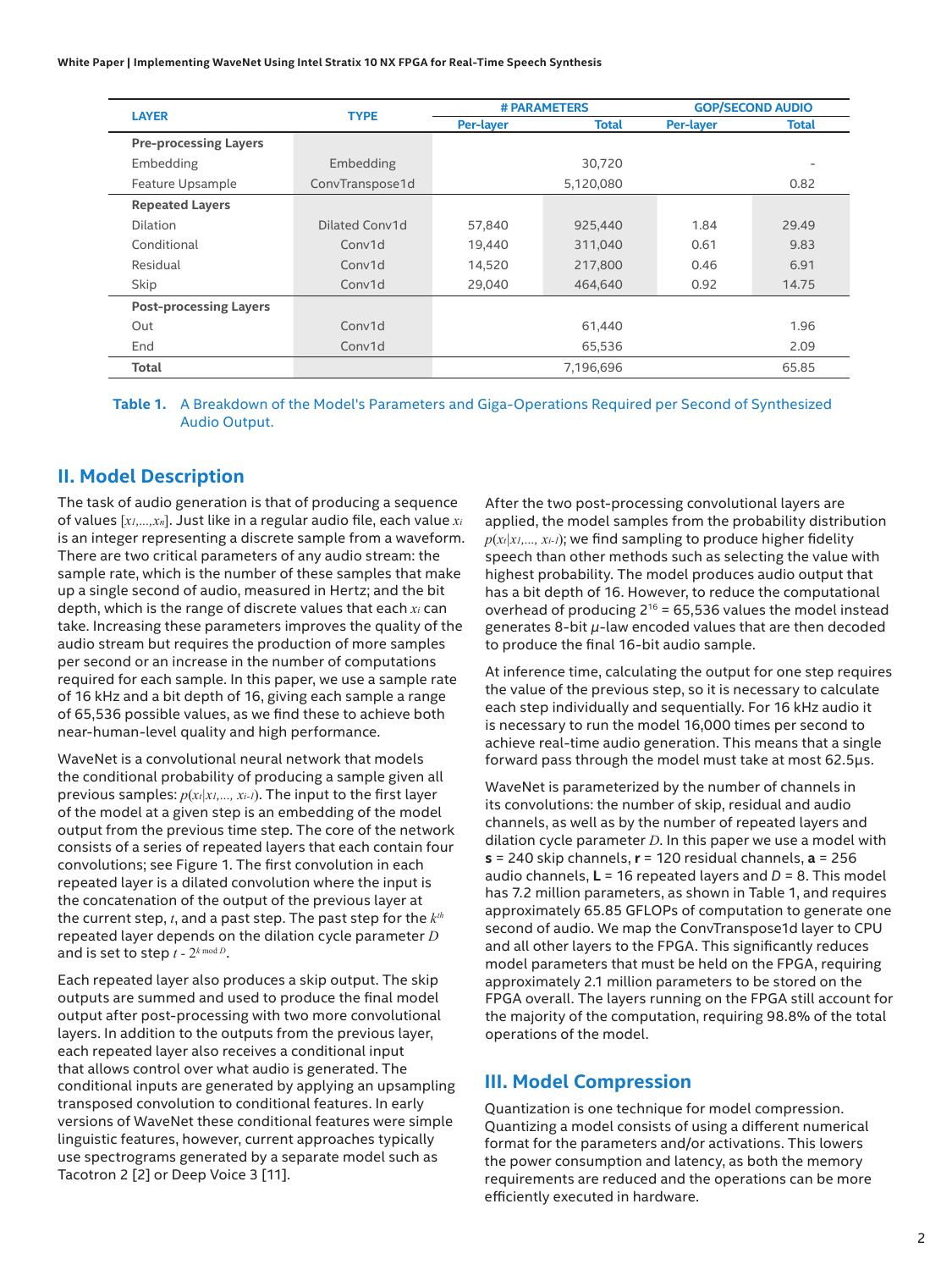

**Figure 1.** The WaveNet architecture where the number of skip, residual and audio channels is parameterised by **s, r, a** and the number of layers by **L**.

Converting parameters and activations to a different number format may require not only a reduction in the number of bits used to represent each value (e.g. 16 bits instead of 32 bits), but also a change to the arithmetic used when executing operations with these values (e.g. integer arithmetic instead of floating point).

There are two approaches that can be followed to quantize a model. The first approach is post-training quantization (PTQ) that converts the parameters to the desired numerical format after the model has been trained. This approach is simple but, in some cases, can negatively impact the quality or accuracy of the model. The second approach, Quantization Aware Training (QAT) [12], mitigates the quality degradation by simulating the target numerical precision to the weights during training. In this way, the model is better able to remove the noise generated by the quantization process.

#### **BFP16 Quantization**

The Intel Stratix 10 NX FPGA incorporates AI Tensor Blocks that compute with Block Floating Point 16 (BFP16). BFP16 is a number format that aims to reduce the quantization error compared to IEEE standard 16-bit floating point number format (FP16), by keeping the same number of bits but changing the process by which the values are quantized. It is a number format that is used especially in FPGA and ASIC processors because it allows the use of floating point arithmetic on their fixed-point arithmetic units, which are much more efficient than the floating point units.

To quantize a cluster of numbers to BFP16, it is necessary to define the desired block size N. The target cluster is divided into several blocks with a size determined by the parameter previously set, so that each block X becomes

$$
\mathbf{X} = (x_1,...,x_i,...,x_N)
$$

The following step is to find the maximum exponent *єX* for each block

$$
c_X = \max_{i \in [1,N]}
$$

where *ei* is the exponent of the *i th* number in the cluster.

This exponent is the one that is shared by all numbers inside the target cluster after quantization, whereas the mantissa values are shifted such that they match the maximum exponent

$$
m'i = mi > (c_X - ei)
$$

where: *m'i* is the mantissa of the *i th* number after quantization; *mi* is the mantissa of the *i th* number before quantization; > represents the right-shift bitwise operation.

The block floating point representation contributes to saving both the memory and interconnect bandwidth requirements because, if *Le* is the number of bits for the exponents, *Lm* the number of bits for the mantissas and 1 bit is used to represent the sign, then the average length of *n* numbers is 1 + *Lm* + *Le/n*. Conversely, by using a floating point representation, the average length of *n* numbers is 1+*Lm*+*Le*, because all numbers have different exponent values.

BFP16 uses 7 bits for the mantissa, 8 bits for the exponent and 1 bit for the sign. The block size is an important parameter because it controls the trade-off between the error generated during the quantization process and the memory/bandwidth required for each operation. The bigger the block size, the bigger the quantization error, but the less space and bandwidth required for the representation.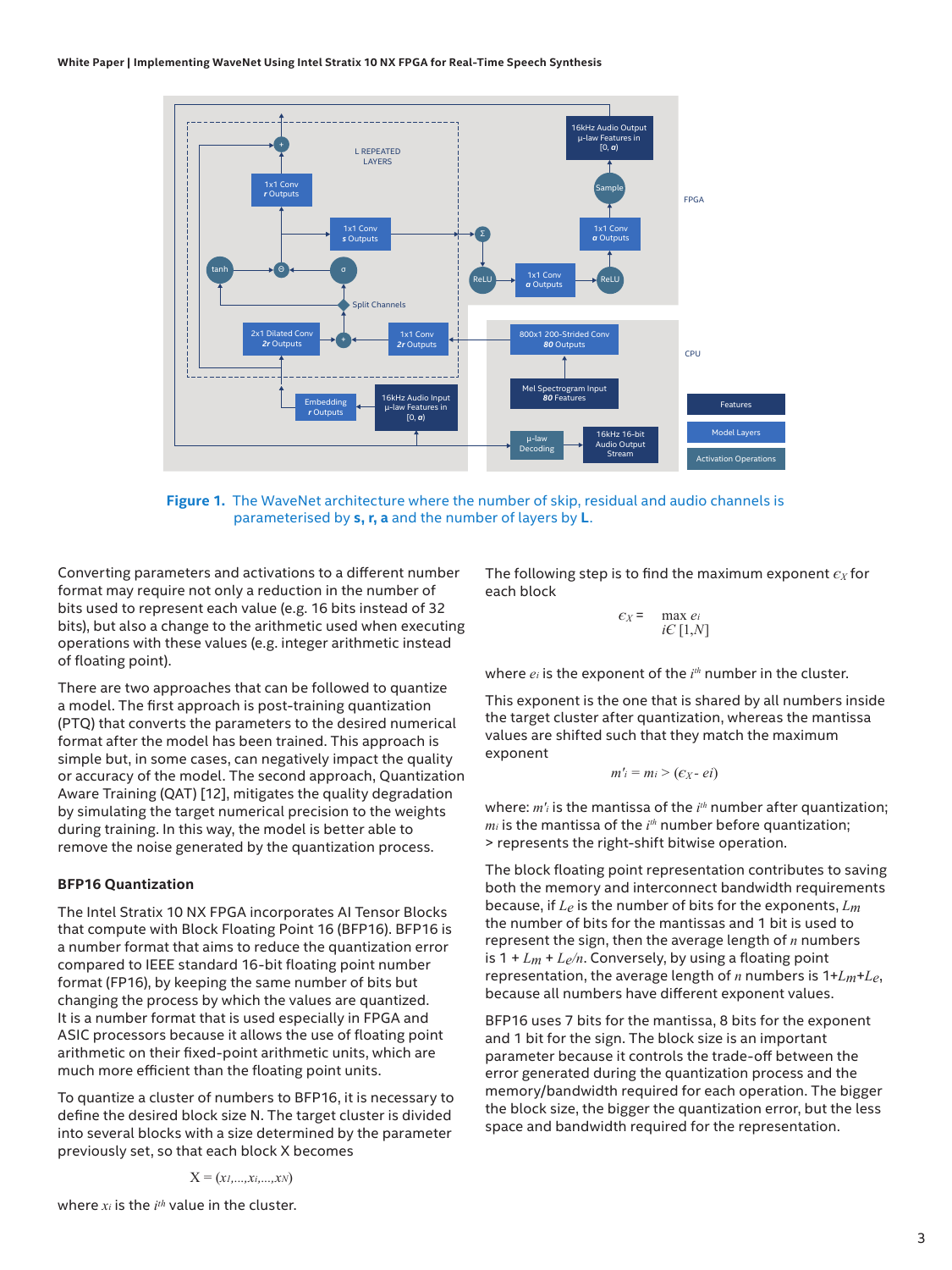

**Figure 2.** The MAU Core Architecture on Intel Stratix 10 NX FPGA.

#### **IV. Hardware Implementation**

We implement the WaveNet model on an Intel Stratix 10 NX FPGA. All layers are processed on the FPGA with the exception of the ConvTranspose1d layer at the input. This preprocessing layer is not dependent on any previously generated values and so it can be performed outside of the core autoregressive WaveNet loop. It is also processed less frequently than the autoregressive loop at a frequency of 12.5 ms, and without the latency requirement of the main autoregressive loop. We implement this layer on CPU so that the FPGA processing can be dedicated to the latency critical autoregressive part of the network. The remainder of the network runs on the FPGA, including the 1x1 conv layer that follows the conditional upsampling layer. While this layer is not strictly part of the core autoregressive loop, we place this layer on FPGA, to make use of the computation capability provided, for this layer, which contributes a significant number of operations to the overall computation in the network.

#### **FPGA Processing Architecture**

To realise the implementation of the network on the FPGA, we use the Myrtle.ai programmable MAU\* Core architecture. The MAU Core is a programmable processing engine for deep neural networks, that overlays the FPGA fabric to provide a flexible and run time configurable inference engine. We place 4 MAU Cores, optimized for the Intel Stratix 10 NX FPGA architecture, onto the FPGA. We floorplan the MAU Cores in the Intel® Quartus® Prime software to ensure that a high level of logic utilization can be achieved, whilst retaining a high clock frequency. The FPGA uses a core processing frequency of 240 MHz in this design.

Each MAU Core connects to the host CPU via PCIe, a dedicated high-bandwidth memory (HBM) interface and to the other MAU Cores via a routing network. The routing network between each pair of neighbouring MAU Cores carries 120 bfloat16 values on each clock cycle, resulting in an internal bus bandwidth of 60 GBps.

The architecture of the Intel Stratix 10 NX FPGA optimized MAU Core is shown in Figure 2. This has all the functionality required to implement the convolutions within each layer. In addition to convolutional layers, the MAU Core also has functionality for tanh, sigmoid, ReLU, gated activations, softmax sampling and one-hot embedding operations, that form the post compute unit of the MAU Core.

#### **Using Intel Stratix 10 NX FPGA AI Tensor Blocks**

The Intel Stratix 10 NX FPGA features an innovative AI tensor block that enables 15 times greater INT8 Tera Operations Per Second (TOPS) compared to other FPGAs in the Intel Stratix 10 FPGA range. To achieve efficient implementation of the 1D convolutional layers using Intel Stratix 10 NX FPGA AI Tensor Blocks we configure the blocks to operate in Tensor Mode. Computation is performed in BFP16, using a shared exponent for each block of 10 matrix elements. Each Intel Stratix 10 NX FPGA AI Tensor Block can compute three dot products of size 10 per clock cycle. Four AI Tensor Blocks are cascaded to form a dot product width of 120. The architecture of the Intel Stratix 10 NX FPGA AI Tensor Block is shown in Figure 3.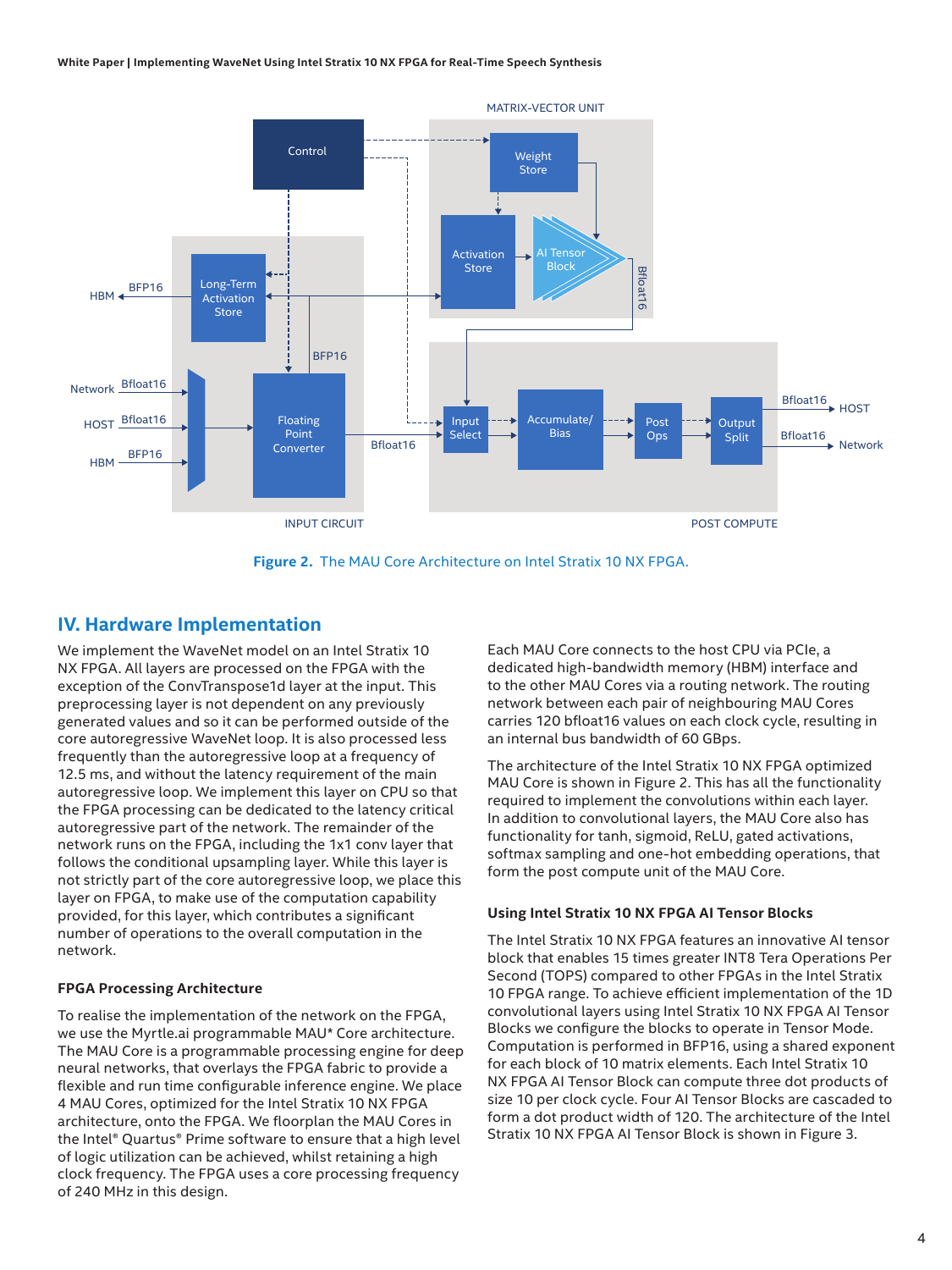

Figure 3. Intel Stratix 10 NX FPGA AI Tensor Block.<sup>2</sup>

The model weights are loaded by the side input. The AI Tensor Block requires 18 clock cycles to load new weights, and this update occurs in parallel with computation through the use of a ping pong register. We process different channels in a batch of 32 so that the weights can be updated every batch, utilising the Tensor Mode operation at maximum efficiency. We use 480 AI Tensor Blocks in each MAU Core. As a result each MAU Core can execute a single 120 x 120 matrix vector multiplication per clock cycle. This gives the accelerator design a total capacity of 27.6 TOPS across all four cores.

Model parameters are held locally in on-chip RAM. WaveNet is a relatively small model, so there is sufficient on-chip memory available to hold all network parameters locally to the AI Tensor Blocks. The design allocates 4.5 MB of local storage to network parameters with 1.3 TBps of bandwidth.

#### **Implementing Dilated Convolutions on the FPGA**

During inference, we make use of the Fast WaveNet Generation Algorithm [13] which replaces the dilated convolutions in the model architecture with regular convolutions and a buffer to store previously computed values. The correct values to simulate the dilated convolution can then be selected from the buffer. This avoids having to recompute values from previous samples when generating each new value as we can simply look up the value in the buffer, greatly improving the model performance.

Dilated convolutions in the network require activation data from up to 128 previous timesteps. This places a high throughput and low latency requirement on storage of these intermediate parameters. Internally to the WaveNet network the bandwidth requirement to retrieve activations to feed dilated convolutions is 3.1 GBps per MAU Core. With a need to store up to 128 activations from previous timesteps, each core requires a total storage of 10.3 MB. Since this size of

data store is too large to be accommodated locally inside of the core we use the HBM memory to store this information.

The use of HBM is preferred over external DDR4 memory on the platform as the bandwidth available from the HBM on the platform is 256 GBps vs approximately 21 GBps available from external DDR4 memory, providing more overhead on bandwidth for data movement within the system.

#### **Programming Model**

The MAU Cores are programmed at run time for the WaveNet model. This enables the FPGA to be retargetted to different model architectures without requiring a recompile of the FPGA implementation.

We map WaveNet to the four MAU Cores by running multiple WaveNet layers on each core and time sharing the core logic. The MAU Core controller handles the execution of the core logic. Each core operates on a batch of 32 voice channels, operating the same instruction over each channel of the batch on consecutive clock cycles. Once all layer operations have completed for the batch, the activations advance to the next MAU Core for processing by later layers. The four cores are pipelined such that a batch of 32 voice channels are processed in each of the four cores simultaneously, giving 128 voice channels in flight in the FPGA at any one time.

To process greater than 128 concurrent voice channels in real time, the voice channels are processed as chunks, where a chunk is an integer number of Mel Spectogram inputs. The FPGA is able to generate samples at significantly faster than real-time, enabling the FPGA acceleration to be time shared. The FPGA is designed to enable chunks to be processed in a non-continuous mode of operation, with intermediate state for all active concurrent voice channels held within the HBM memory.

2 Credit Graham McKenzie, Intel Programmable Solutions Group.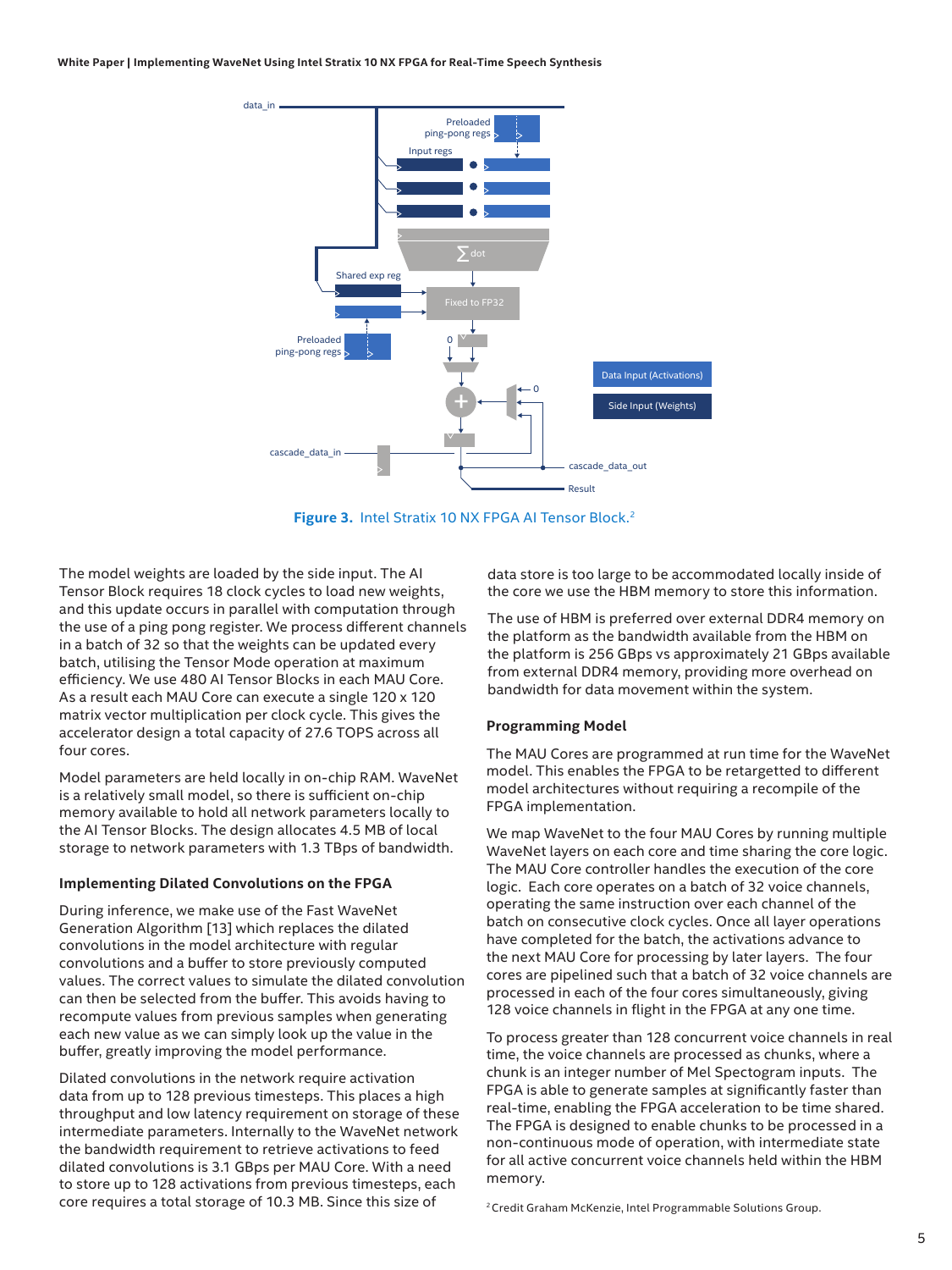For WaveNet we map the network layers to MAU Cores as shown in Table 2.

| # CORE | <b>LAYER MAPPING</b>                       |  |  |
|--------|--------------------------------------------|--|--|
|        | Input Embedding & WaveNet Layers 1-3       |  |  |
|        | WaveNet Layers 4-8                         |  |  |
|        | WaveNet Layers 9-13                        |  |  |
|        | WaveNet Layers 14-16 & Output Convolutions |  |  |

**Table 2.** Mapping WaveNet to MAU Cores

#### **V. Results**

#### **Methodology**

We use the LJSpeech dataset subsampled to 16 kHz [14]. Prior to starting this project, 100 samples were randomly selected from the dataset for use as a validation set and 100 samples were randomly selected from the dataset for use as a test set. All remaining samples are used as a training set. No data augmentation is applied.

The WaveNet architecture parameters are as defined in Section II. All models are trained for 140,000 steps with a batch size of 16 distributed across 1–8 GPUs using mixed precision training. One element in the batch consists of a randomly selected 1 second segment from an audio clip in the training set, padding with zeros where necessary. We use the Adam optimizer [15] with a fixed learning rate of  $10^{-3}$ ,  $\beta_1$  = 0.9,  $\beta_2$  = 0.999,  $\epsilon$  = 10<sup>-8</sup>. We use PyTorch [16] to implement WaveNet and QPyTorch [17] to simulate BFP16 when using QAT.

We report both the teacher-forced cross-entropy validation and test loss as well as the Mean Opinion Score (MOS) for each model. For each model, we repeat the training process 3 times and select the model with median validation loss to compute and report the test loss and test MOS score. The MOS is computed by asking 30 independent Amazon Mechanical Turk workers to rate each of the generated samples on how natural the samples sound on a five point scale, see Table 3. The reported MOS is the mean of these scores and a 95% confidence interval is computed using the t-distribution.

| <b>RATING</b> | LABEL      | <b>DESCRIPTION</b>                   |  |
|---------------|------------|--------------------------------------|--|
|               | <b>Bad</b> | Completely unnatural speech          |  |
|               | Poor       | Mostly unnatural speech              |  |
|               | Fair       | Equally natural and unnatural speech |  |
|               | Good       | Mostly natural speech                |  |
| ↳             | Excellent  | Completely natural speech            |  |

**Table 3.** Mean Opinion Score Scale

#### **Model Quality**

The loss on the validation and test set as well as the MOS for the baseline FP32 model and the BFP16 models using PTQ and QAT are presented in Table 4. We find that both the BFP16 (PTQ) model and the BFP16 (QAT) model are capable of synthesizing high fidelity audio that is near the baseline FP32 model.

| <b>MODEL</b> | <b>VALIDATION</b><br><b>LOSS</b> | <b>TEST LOSS</b> | <b>TEST MOS</b>   |
|--------------|----------------------------------|------------------|-------------------|
| Human        |                                  |                  | $4.056 \pm 0.034$ |
| FP32         | 2.189                            | 2.182            | $3.976 \pm 0.027$ |
| BFP16 (PTQ)  | 2.203                            | 2.197            | $3.711 \pm 0.029$ |
| BFP16 (QAT)  | 2.195                            | 2.188            | $3.823 \pm 0.028$ |

#### **Table 4.** Quality Results for the FP32 and BFP16 WaveNet Models.

#### **Model Performance**

We present key parameters and processing performance in Table 5 for the WaveNet model running on an Intel Stratix 10 NX FPGA. Comparisons are made against nv-wavenet running on V100 Graphics Processing Unit (GPU). At the time of writing, this is the fastest previous implementation of WaveNet that we have been able to reference.

We make power comparisons based on Thermal Design Power (TDP) of the two platforms. This is an overestimate of true power consumption for the application for both platforms. TDP for the Intel Stratix 10 NX FPGA is based on design analysis provided by Intel for a PCIe-based accelerator card deployment.

The number of concurrent voice channels is the maximum number of channels that can be generated in real time to meet a 16 kHz sample rate. The FPGA implementation uses slightly smaller layer sizes than the GPU implementation, but has a larger number of model parameters and operations, due to the inclusion of the conditional layer in the accelerated part of the model, which is not part of the nv-wavenet implementation.

The Intel Stratix 10 NX FPGA implementation demonstrates a 8 times improvement in number of concurrent voice streams when compared to nv-wavenet. The FPGA is able to achieve a 8.6 times improvement in achieved TOPS for the WaveNet model.

The FPGA provides a significantly more power efficient solution, providing a 9.3 times improvement in voice channels per watt and a 10 times improvement in GOPS/W.

We present the number of concurrent voice channels for audio frequencies at 16 kHz and above in Table 6. This shows that the FPGA solution remains efficient, even as the latency requirement to produce a single time step is reduced.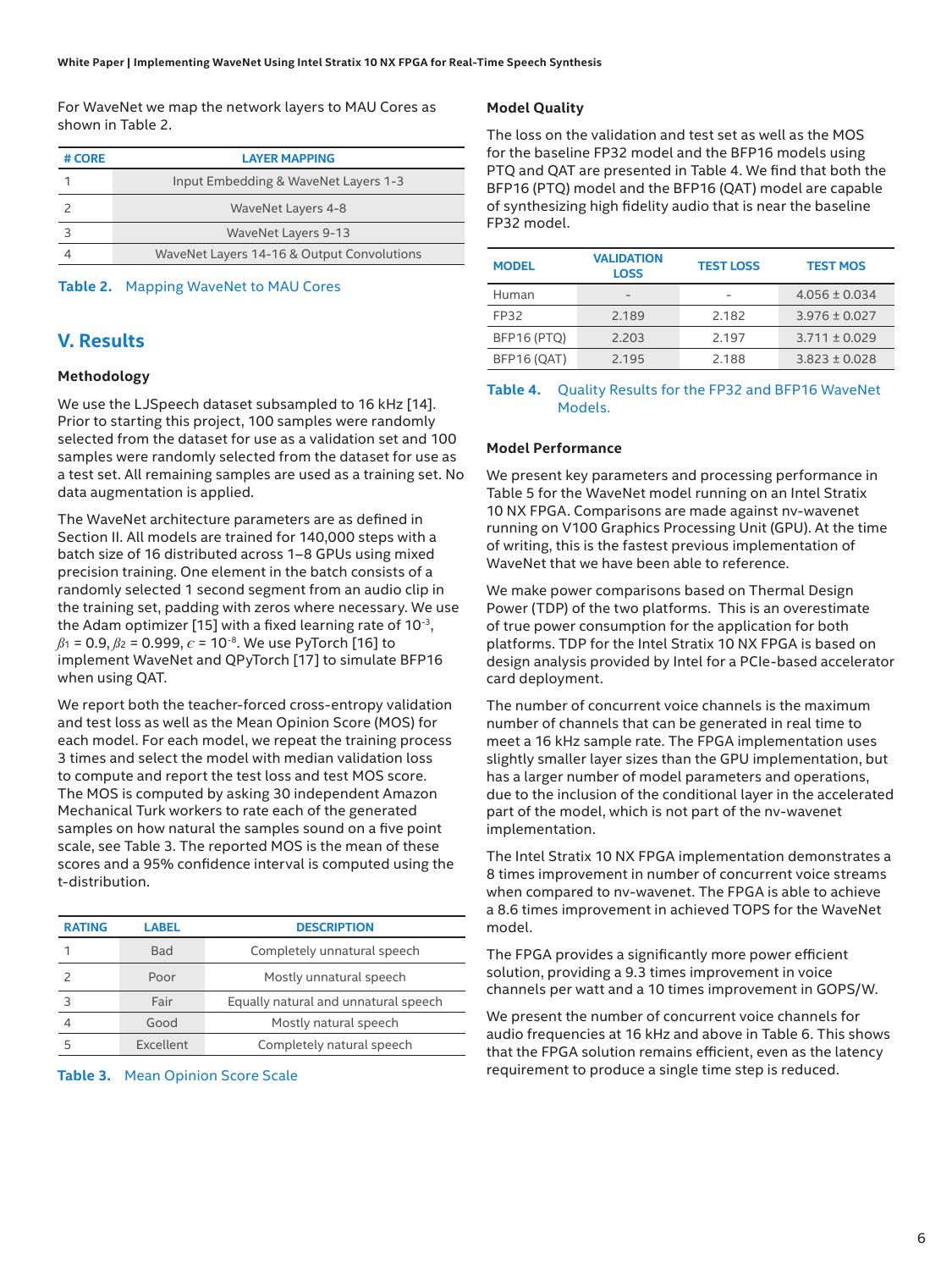**White Paper | Implementing WaveNet Using Intel Stratix 10 NX FPGA for Real-Time Speech Synthesis**

|                                             | <b>MYRTLE.AI WAVENET</b>       | <b>NV-WAVENET</b>              |
|---------------------------------------------|--------------------------------|--------------------------------|
| Platform                                    | Intel® Stratix® 10 NX FPGA     | NVIDIA* V100 GPU               |
| Frequency (MHz)                             | 240                            | 1530                           |
| <b>Numerical Precision</b>                  | BFP16 / bfloat16               | fp16                           |
| <b>WaveNet Configuration</b>                | r=120, s=240, L=16, a=256, D=8 | r=128, s=256, L=16, a=256, D=8 |
| Operations per 1 second audio (GOPS/second) | 65.03                          | 60.36                          |
| Model Parameters (Millions)                 | 2.08                           | 1.99                           |
| <b>Concurrent Voice Channels</b>            | 256                            | 32                             |
| <b>Application TOPS</b>                     | 16.6                           | 1.93                           |
| TDP Power (W)                               | 215                            | 250                            |
| Performance per Watt (GOPS/W)               | 77.4                           | 7.7                            |
| Voice Channels per Watt (1/W)               | 1.19                           | 0.128                          |

**Table 5.** Performance Results for WaveNet Implementation at 16 kHz.

| <b>AUDIO FREQUENCY</b> | <b>CONCURRENT VOICE CHANNELS</b> |                   |  |  |
|------------------------|----------------------------------|-------------------|--|--|
|                        | <b>MYRTLE.AI WAVENET</b>         | <b>NV-WAVENET</b> |  |  |
| $16$ kHz               | 256                              | 32                |  |  |
| 24 kHz                 | 160                              | 16                |  |  |
| $32$ kHz               | 128                              | 8                 |  |  |

#### **Table 6.** Performance Results for WaveNet Implementation for Different Audio Frequencies.

We implement the ConvTranspose1d on an Intel® Xeon® processor dual socket 16 core CPU running at 2.8 GHz. Each input step corresponds to 200 output steps (stride) and hence one input step must be processed every 12.5 ms to generate output steps for 16 kHz audio. We implement our own ConvTranspose1d variant, which runs at an order of magnitude faster than the PyTorch native implementation. We use a batch size of 64 running independently on each socket. We measure the 99.999-ile latency at 3.85 ms for each batch, sufficiently fast to run 3 batches of 64 on each socket within the 12.5 ms processing requirement. This configuration enables the CPU to compute the ConvTranspose1d for up to 384 concurrent voice channels, sufficient to feed the FPGA implementation, and demonstrating a full system implementation of WaveNet capable of generating 256 concurrent voice channels.

#### **VI. Conclusion**

This paper has shown that real-time performance can be achieved for 256 concurrent streams of the state-of-the-art WaveNet model to achieve near-human levels of synthesized speech by using a dedicated FPGA-based accelerator. This is an improvement of 8 times the best GPU solution currently available for this model.

We show that in higher frequency deployments, the FPGA advantage increases further, enabling a 10 times advantage at 24 kHz and 16 times advantage at 32 kHz, compared to the best GPU solution currently available. This enables a cost effective platform for deployment of WaveNet at higher audio frequencies, enabling 128 concurrent streams of 32 kHz audio on one accelerator.

We show that the FPGA is able to provide a significant energy reduction in the implementation ofWaveNet, a 10 times improvement compared to a GPU implementation, enabling significant energy savings to be made by those who deploy real-time speech synthesis at scale.

We demonstrate that the BFP16 format can be applied post training to enable a simple quantization flow from FP32, with minimal loss of accuracy. This provides a simple and effective quantization flow from machine learning frameworks, whilst enabling the benefit of a more efficient hardware implementation.